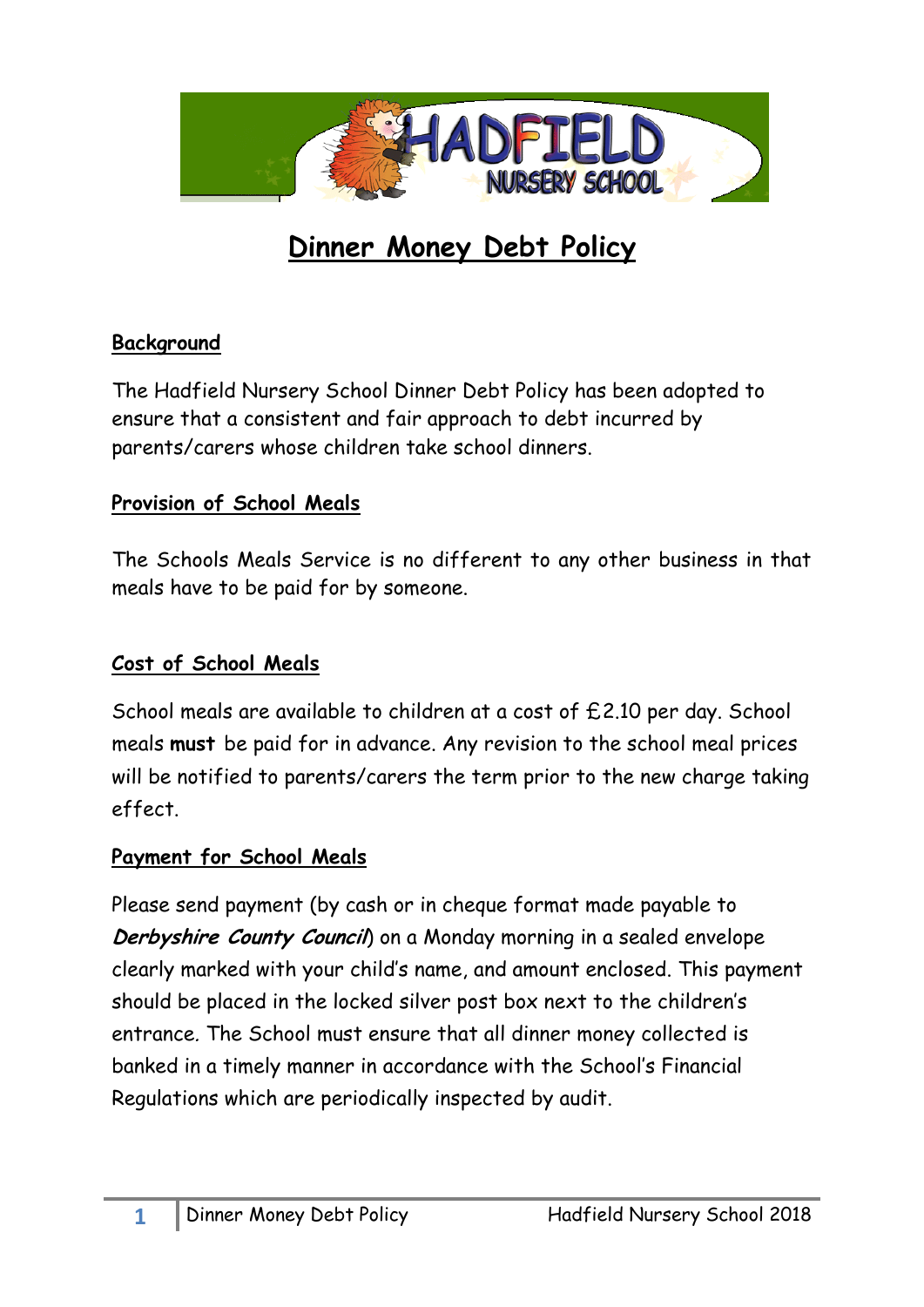## **Management of School Meal Debts**

To ensure that the School's budget is not adversely affected by the cost of School meal debt the Governors consider the fairest system to all families is to pursue a 'Zero Tolerance' approach. Although, this may seem harsh to some parents it is important that the school budget is spent for the benefit of all our pupils and not a small number.

When a child has failed to produce dinner money the school may allow a meal to be provided where it is felt that this is a temporary situation. e.g. Lost or forgotten dinner money, temporary hardship etc. however details should be recorded in writing and a record maintained and monitored.

If a child takes school meals which have not been paid for, a note detailing how much is owed will be sent to the parent/carer requesting payment directly to the school within 7 days. The same process will be used if a cheque is not honoured by the bank. Prompt action will be taken to address any debt issue at an early stage in order to prevent arrears amassing.

Where a child continues to require meals, the School must establish if the parent/carer is experiencing hardship which affects their ability to pay. Under these circumstances the parent/carer should be invited to terminate school meals or speak confidentially to the Head Teacher.

When the debt exceeds  $£6$  for a child or family, a note will be sent, reminding parents that they must clear their debt and pay for meals in advance. They will be informed that if the debt exceeds £10 their child's lunches will be terminated.

When the debt exceeds £10 for a child or family a formal letter must be sent to the parent/carer informing them that if the debt is not cleared, school meals will be terminated to prevent further arrears.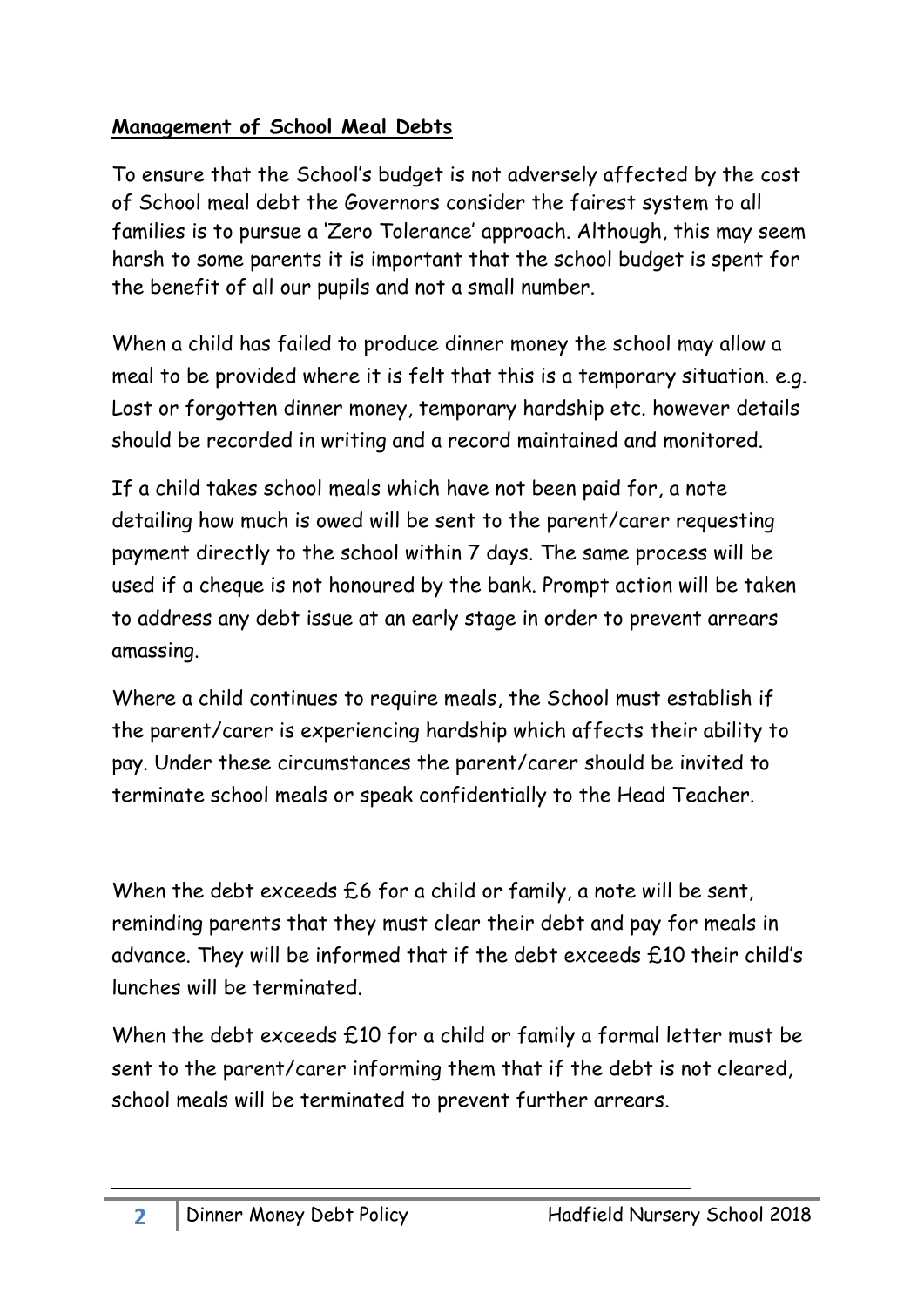## **Monitoring and Recovery of School Meal Debts**

At each meeting of the Governing Body/Finance Committee, the Head Teacher will provide Governors with details of any outstanding dinner money debt and the current position with regard to such debt. The aim of the School's dinner money policy is to minimise the opportunity for debt balances to build up and incurring costly referral to the School's solicitors. The School does however, reserve the right to begin legal proceedings to recover outstanding school meal debts.

All Write-offs of outstanding debt must be approved by the Governing Body/Finance Committee following submission of details of the debt by the Head Teacher together with reasons for no further action being taken.